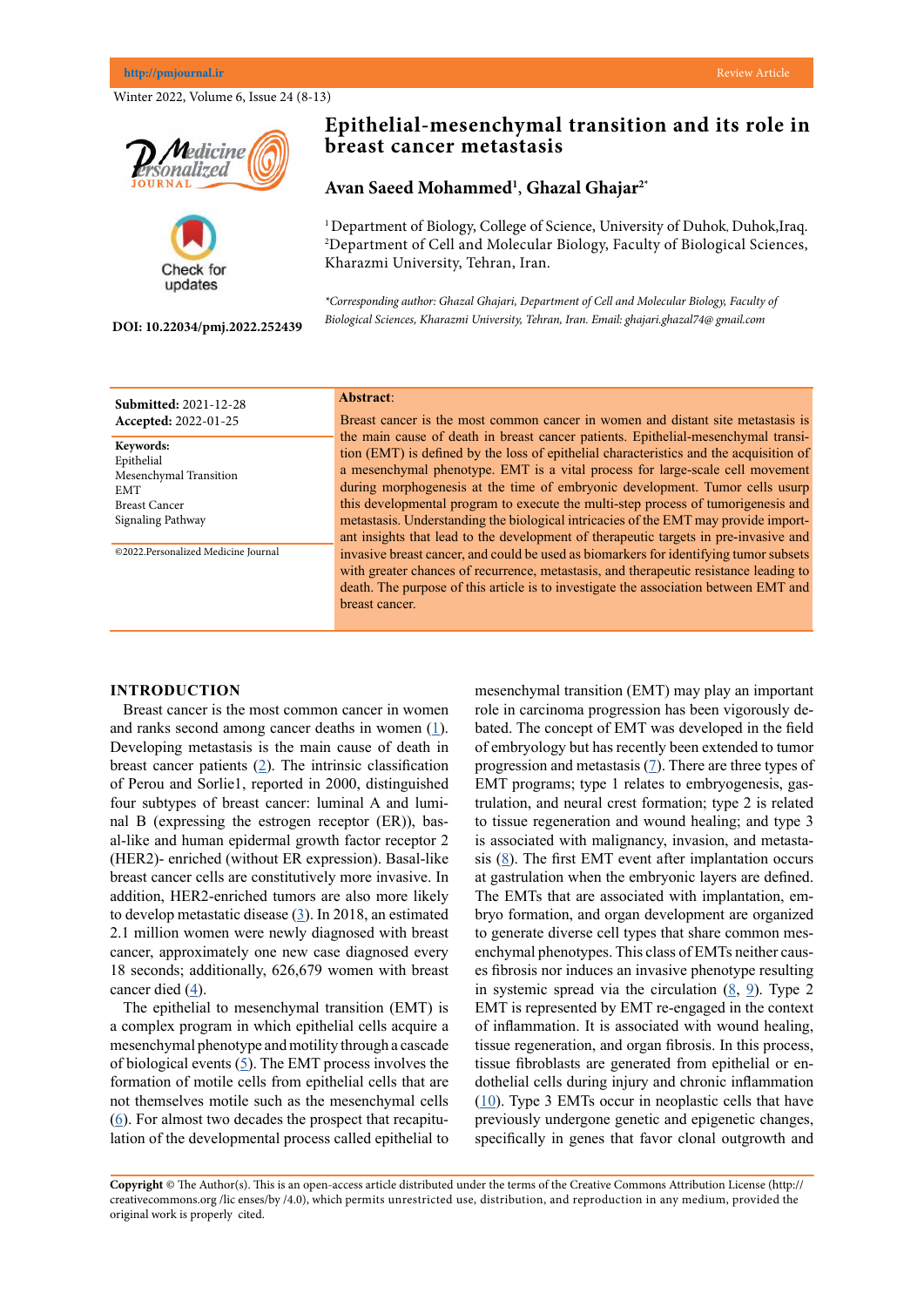the development of localized tumors. These changes, notably affecting oncogenes and tumor suppressor genes, conspire with the EMT regulatory circuitry to produce outcomes far different from those observed in the other two types of EMT  $(11)$  $(11)$  $(11)$ . Type 3 EMT plays, in fact, a crucial role in the development process of localized tumors: the cancer cells convert to a mesenchymal phenotype to move to the invasive front of the tumors [\(12](http://Zhang N, Zhang H, Liu Y, Su P, Zhang J, Wang X, Sun M, Chen B, Zhao W, Wang L, Wang H. SREBP1, targeted by miR-18a-5p, modulates epithelial-mesenchymal transition in breast cancer via forming a co-repressor complex with Snail and HDAC1/2. Cell Death & Differentiation. 2019 May;26(5):843-59.
)). Although these three types of EMT represent considerably different biological processes, some genetic elements and mechanisms of regulation may be similar and well conserved. Studies suggest that in some situations, following the migration of a cancer cell that has undergone EMT to a distant site, a reverse process of mesenchymal to epithelial transition (MET) occurs. The MET is a state when a mesenchymal tumor cell reverts to the epithelial phenotype, especially in distant metastatic sites  $(13)$  $(13)$ .

Regulation of epithelial cell plasticity during EMT is increasingly implicated in the progression of carcinoma  $(14)$  $(14)$ . Epithelial cells that undergo EMT lose their epithelial cell characteristics to acquire a mesenchymal phenotype and become migratory and invasive  $(15)$  $(15)$ . The existence of EMT changes in clinical breast cancer places EMT at the center of malignancy. Because breast cancer is a heterogeneous disease in terms of tumor histology, clinical presentation, and response to therapy and because breast cancer-related deaths are primarily due to metastatic progression, a deeper understanding of the mechanisms that underlie the EMT program in breast tumors will lead to the development of better therapeutic strategies [\(16](Kalluri R, Weinberg RA. The basics of epithelial-mesenchymal transition. The Journal of clinical investigation. 2009 Jun 1;119(6):1420-8.
), [17](He X, Xue M, Jiang S, Li W, Yu J, Xiang S. Fucoidan promotes apoptosis and inhibits emt of breast cancer cells. Biological and Pharmaceutical Bulletin. 2019 Mar 1;42(3):442-7.
)).

## *Molecular mechanisms of epithelial to mesenchymal transition*

The process of EMT requires the coordination of a complex network of extracellular and intracellular signals involving factors for initiation and feedback mechanisms for a continuum of changes that occur within cells during the transition from a less epithelial to a more mesenchymal phenotype  $(18)$  $(18)$ . EMT can be induced during in vitro cell culture under the influence of extracellular matrix components and growth factors, such as scatter factor/hepatocyte growth factor, transforming growth factor-beta (TGFbeta), epithelial growth factor family members, insulin-like growth factors 1 and 2, and fibroblast growth factors [\(19](Ye X, Brabletz T, Kang Y, Longmore GD, Nieto MA, Stanger BZ, Yang J, Weinberg RA. Upholding a role for EMT in breast cancer metastasis. Nature. 2017 Jul;547(7661):E1-3.)). Hypoxia also induces EMT. The EMT is generally induced in epithelial cells by heterotypical signals, specifically those released by the mesenchymal cells that constitute the stroma of normal and neoplastic tissues. Signal transduction pathways such as Hedgehog, Wnt, Notch, and integrin signaling can also coordinate EMT programs. Several transcription factors induce EMT through transcriptional control of E-cadherin, including SNAI1 (zinc finger protein snail 1), SNAI2,

ZEB1 (zinc finger E-box-binding homeobox 1), ZEB2, TWIST, FOXC1 (forkhead box protein 1), FOXC2, TCF3 (transcription factor 3 - also known as E47), and GSC (homeobox protein goosecoid) ([20,](Pires BR, Mencalha AL, Ferreira GM, de Souza WF, Morgado-Díaz JA, Maia AM, Corrêa S, Abdelhay ES. NF-kappaB is involved in the regulation of EMT genes in breast cancer cells. PloS one. 2017 Jan 20;12(1):e0169622.
) [21\)](Neelakantan D, Zhou H, Oliphant MU, Zhang X, Simon LM, Henke DM, Shaw CA, Wu MF, Hilsenbeck SG, White LD, Lewis MT. EMT cells increase breast cancer metastasis via paracrine GLI activation in neighbouring tumour cells. Nature communications. 2017 Jun 12;8(1):1-4.
).

## *Wnt pathway*

The Wnt pathway plays a critical role in cell proliferation and oncogenesis. Beta-catenin is a downstream signaling molecule that is activated by WNT signaling [\(22](Fuxe J, Vincent T, Garcia de Herreros A. Transcriptional crosstalk between TGFβ and stem cell pathways in tumor cell invasion: role of EMT promoting Smad complexes. Cell cycle. 2010 Jun 15;9(12):2363-74.)). Beta-catenin has a dual role in EMT:

1.A bridge to enhance cell-cell adhesion when bound to cadherin complexes in adherens junctions

2.A transcription cofactor with DNA-binding proteins of the Tcell factor (TCF)/lymphoid enhancer factor (LEF) family [\(22](Fuxe J, Vincent T, Garcia de Herreros A. Transcriptional crosstalk between TGFβ and stem cell pathways in tumor cell invasion: role of EMT promoting Smad complexes. Cell cycle. 2010 Jun 15;9(12):2363-74.), [23](He X, Xue M, Jiang S, Li W, Yu J, Xiang S. Fucoidan promotes apoptosis and inhibits emt of breast cancer cells. Biological and Pharmaceutical Bulletin. 2019 Mar 1;42(3):442-7.
)).

Therefore, beta-catenin is considered an appropriate and ideal target for studying the molecular basis of EMT and malignant cancer formation  $(24)$  $(24)$ . The Wnt pathway and loss of E-cadherin from adherens junctions activate b-catenin, which in turn induces several EMT-inducing transcription factors as well, such as Slug, Twist1, and Goosecoid. The Wnt and tyrosine kinase receptor pathways also modulate Snail nuclear transport and degradation through GSK3b ([25\)](Hu T, Li C. Convergence between Wnt-β-catenin and EGFR signaling in cancer. Molecular cancer. 2010 Dec;9(1):1-7.
). Several up-regulated target genes of the Wnt/b-catenin signaling pathway, such as fibronectin4 and matrix metalloproteinase-7 (MMP-7), 5 are correlated with mesenchymal phenotype and invasiveness [\(26](Lourenco AR, Ban Y, Crowley MJ, Lee SB, Ramchandani D, Du W, Elemento O, George JT, Jolly MK, Levine H, Sheng J. Differential contributions of pre-and post-EMT tumor cells in breast cancer metastasis. Cancer research. 2020 Jan 15;80(2):163-9.)).

#### *Notch signaling pathway*

It is believed that the processes that govern the acquisition of EMT are stimulated and regulated by many stimuli, signal transduction pathways, and transcription factors. Recently, the Notch signal pathway has been found to be a key regulator in the induction of EMT  $(27)$  $(27)$ . The notch signaling path has two important roles: 1. maintaining a balance between cell proliferation, differentiation, and apoptosis 2. Preservation of progenitor cell population and determination of cell fate  $(28)$  $(28)$ . The Notch pathway is induced by and required for TGF-b-induced EMT and modulates the EMT process by activating the nuclear factor-kB (NFkB) pathway or by modulating the activity of TGF-b signaling itself. Notch activation in endothelial cells results in phenotypic, morphological, and functional changes consistent with mesenchymal transformation. Notch signaling is initiated when a Notch ligand binds to an adjacent Notch receptor between two neighboring cells. In mammals, the Notch family consists of 4 transmembrane receptors (Notch-1-4) and 5 ligands [Delta-like protein (Delta-like) 1, Delta-like 3, Delta-like 4, protein jagged (Jagged) 1, and Jagged-2] ([29,](Shao S, Zhao X, Zhang X, Luo M, Zuo X, Huang S, Wang Y, Gu S, Zhao X. Notch1 signaling regulates the epithelial–mesenchymal transition and invasion of breast cancer in a Slug-dependent manner. Molecular cancer. 2015 Dec;14(1):1-7.) [30](Suman S, Das TP, Damodaran C. Silencing NOTCH signaling causes growth arrest in both breast cancer stem cells and breast cancer cells. British journal of cancer. 2013 Nov;109(10):2587-96.
)).

Hypoxia has received considerable attention as an inducer of tumor metastasis. Notch serves as a critical intermediate in conveying the hypoxic response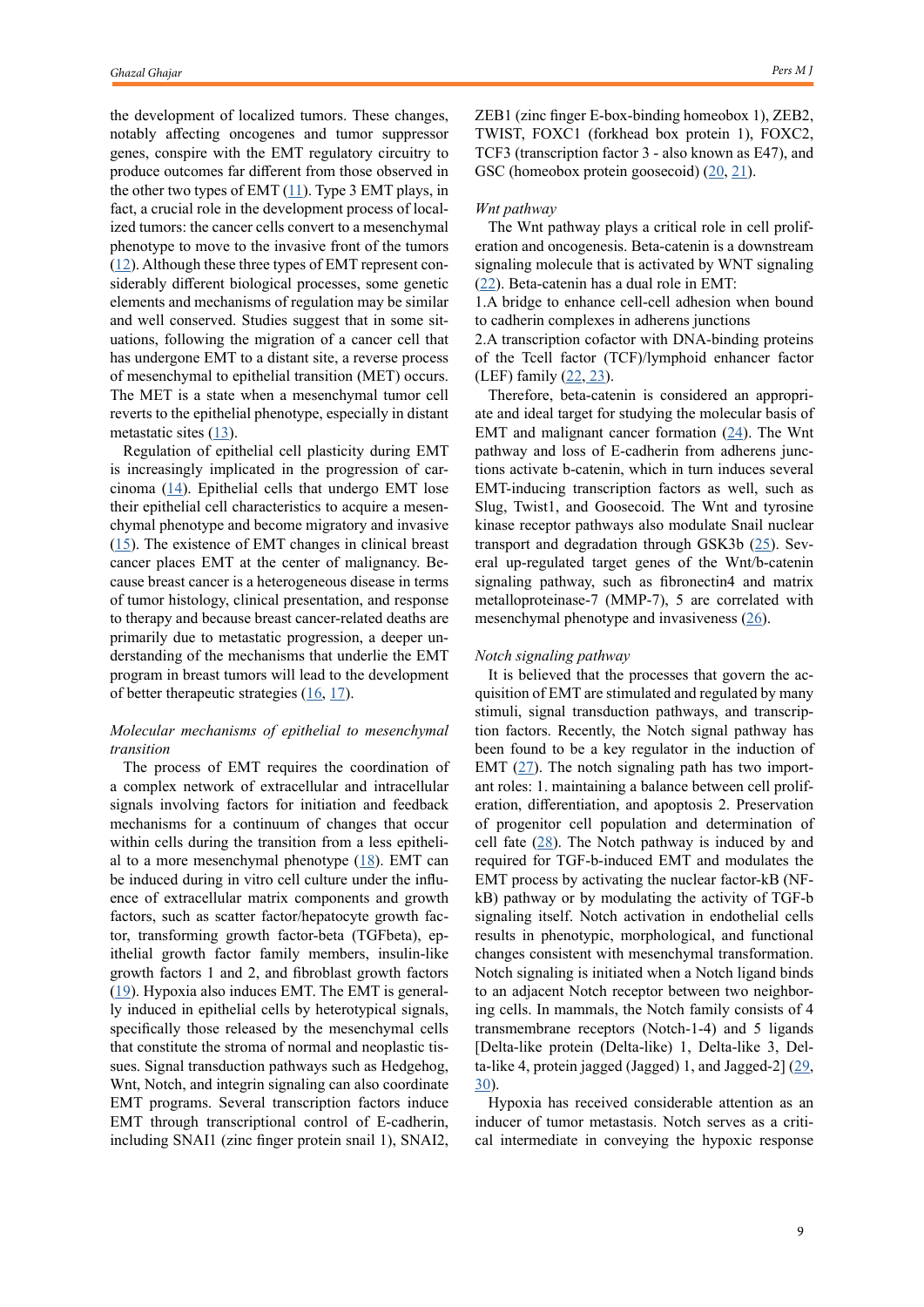into EMT. Recent research shows that hypoxia-induced Jagged 2 promotes breast cancer metastasis and self-renewal of cancer stem-like cells [\(31](Hui M, Cazet A, Nair R, Watkins DN, O’Toole SA, Swarbrick A. The Hedgehog signalling pathway in breast development, carcinogenesis and cancer therapy. Breast Cancer Research. 2013 Apr;15(2):1-4.
)).

#### *Hedgehog signaling pathway*

Hh signaling controls tissue construction and remodeling by regulating the viability and migratory activity of various types of Hh responsive progenitor cells. The Hh signaling pathway is considered to have a vital role in vertebrate development, the homeostatic process, and tumorigenesis. Recent studies have found that the Hh signaling pathway is abnormally activated in small cell lung, breast, prostate, colorectal and pancreatic cancer. Significantly, the Sonic Hh (Shh) signaling pathway has been shown to contribute to tumor metastasis by inducing EMT in breast cancer  $(32, 33)$  $(32, 33)$  $(32, 33)$  $(32, 33)$ .

The Hh protein family consists of Hh ligands (Sonic-SHH, Indian IHH, and Desert-DHH) which bind cell surface transmembrane receptor Patched (PTCH) [\(34](Maroufi NF, Amiri M, Dizaji BF, Vahedian V, Akbarzadeh M, Roshanravan N, Haiaty S, Nouri M, Rashidi MR. Inhibitory effect of melatonin on hypoxia-induced vasculogenic mimicry via suppressing epithelial-mesenchymal transition (EMT) in breast cancer stem cells. European Journal of Pharmacology. 2020 Aug 15;881:173282.
)). Upon activation, these molecules bind with the transmembrane receptor known as Patched1 (PTCH1). Binding-induced alteration in structural conformation of PTCH1 leads to release of Smoothened (SMO) which mediates downstream activation of GLI family. SHH-mediated activation of GLI1 induces Snail, a major driver of EMT in basal cell carcinoma21. Furthermore, GLI1 stimulates Snail, represses E-cadherin, and enhances nuclear translocation of β-catenin to induce EMT in skin cancers22. SHH-GLI1-Snail axis stimulates EMT in ovarian, pancreatic, and neuroendocrine cancers as well. However, the association of Hedgehog signaling with EMT markers needs further exploration in breast cancer. Hedgehog signaling mediates EMT during embryonic development as well as cancer metastasis. During mammary morphogenesis, the Hedgehog pathway acts as a key regulator in epithelial-mesenchymal interactions and tubule maturation [\(35,](Yin S, Cheryan VT, Xu L, Rishi AK, Reddy KB. Myc mediates cancer stem-like cells and EMT changes in triple negative breast cancers cells. PloS one. 2017 Aug 17;12(8):e0183578.) [36\)](Feng XH, Derynck R. Specificity and versatility in TGF-β signaling through Smads. Annu. Rev. Cell Dev. Biol.. 2005 Nov 10;21:659-93.
).

#### *TGF-β Signaling*

The most classical experimental model is the induction of EMT by TGF-β in epithelial cell culture. Upon TGF-β induction, the type II receptor (TGFR2) is activated and phosphorylates the type I receptor (TGFR1), thereby activating the Smad pathway and inducing EMT ([37,](Feng XH, Derynck R. Specificity and versatility in TGF-β signaling through Smads. Annu. Rev. Cell Dev. Biol.. 2005 Nov 10;21:659-93.
) [38\)](Drago-García D, Espinal-Enríquez J, Hernández-Lemus E. Network analysis of EMT and MET micro-RNA regulation in breast cancer. Scientific reports. 2017 Oct 19;7(1):1-7.
).

## *EMT and Its Plasticity Features*

Breast cancer originates from epithelial tissue, which includes the following features: intact tight and adherent junction and "sheet-like" morphology with apical-basal polarity. Mesenchymal cells are characterized by loosely associated cells and disorganized cellular layers that lack polarity and tight cell-to-cell adhesion proteins ([39\)](Wu HT, Zhong HT, Li GW, Shen JX, Ye QQ, Zhang ML, Liu J. Oncogenic functions of the EMT-related transcription factor ZEB1 in breast cancer. Journal of translational medicine. 2020 Dec;18(1):1-0). The morphology of mesenchymal cells is better adapted to cell migration. EMT is typically characterized by the loss of epithelial cell adhesion protein E-cadherin and cytokeratins and the gain of mesenchymal-associated molecules N-cadherin, Vimentin, and fibronectin. The process is described as "cadherin switching", i.e., down-regulation of E-cadherin and up-regulation of N-cadherin  $(40)$  $(40)$  (Figure 1).

#### *EMT and Breast Cancer*

Both classical histological and molecular subtyping of breast cancers have identified the impact of the EMT on breast cancer prognosis ([41\)](Micalizzi DS, Ford HL. Epithelial–mesenchymal transition in development and cancer. Future oncology. 2009 Oct;5(8):1129-43.
). Clinical-histologic studies of basal-like breast cancers show that they are among the most aggressive and deadly breast cancer subtypes, displaying a high metastatic ability associated with mesenchymal features  $(42)$  $(42)$ . The metastatic process includes different steps through which tumor cells have to exit from the primary tumor evading the basement membrane and the surrounding tissue, enter the bloodstream or lymphatics, migrate to a distant site



**Figure 1.** Schematic of the epithelial to mesenchymal transition (EMT).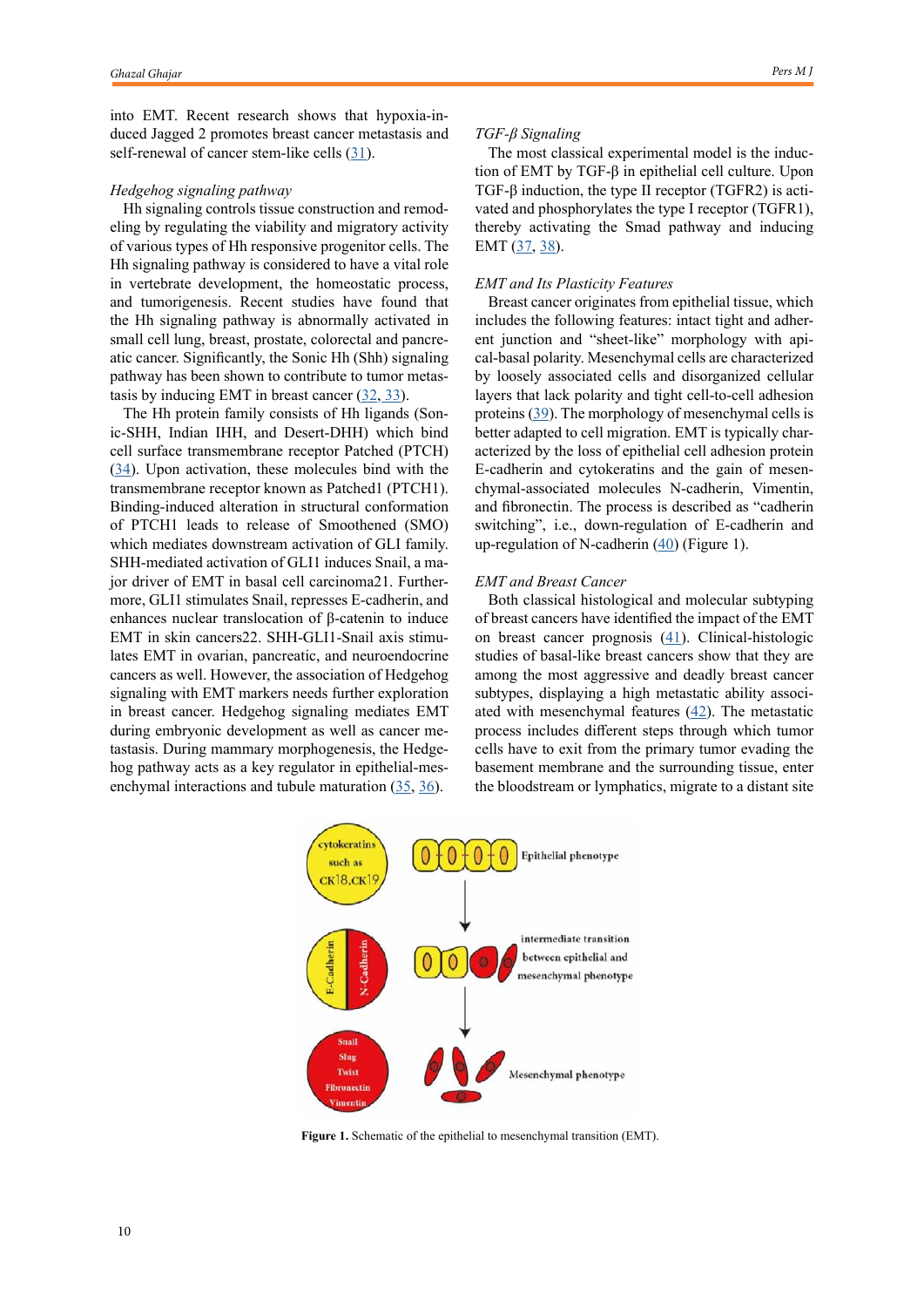and colonize to form metastasis. The other crucial step for metastasis is cancer dissemination, which involves circulating tumor cells (CTCs). Even the presence CTCs in the blood of metastatic breast cancer patients has been shown to be an independent predictor of progression-free survival and overall survival, the nature and the biological feature of these cells are still poorly understood  $(43)$  $(43)$ .

Numerous mediators of EMT have been discovered, including transcription factors, signaling molecules, and microRNAs (miRNAs). A common theme among oncogenic EMT inducers is their crucial role in type I EMT. It has become increasingly evident that improper activation of developmental EMT inducers in adults gives rise to an out-of-context EMT-like program that contributes to the progression of breast cancer, as well as other cancers  $(44)$  $(44)$ . A few examples of transcription factors and signaling pathways known to play a role in both type I and type III EMT include SIX1, Twist1 (TWIST1), Snail1 (SNAI1), and Ladybird homeobox (LBX1), and the Wnt and transforming growth factor-β (TGF-β) signaling pathways. Much of the evidence for a possible role of EMT in the progression of breast cancer has arisen from studies of in vitro culture of epithelial cell lines. However, EMT has largely been described as a cell culture phenomenon without direct clinical evidence or clear molecular markers in breast carcinoma  $(45, 46)$  $(45, 46)$  $(45, 46)$  $(45, 46)$ .

studies from Papadaki et al. and Kallergi et al. also detected EMT markers such as pan‐cytokeratin, Twist, and Vimentin in CTCs from early and metastatic breast cancer patients. Although specific markers for CTCs still require validation within a larger clinical setting, current evidence supports the hypothesis that EMT is involved in the metastatic process in human breast cancer. However, due to the biological heterogeneity of CTCs, the technical difficulty still remains in the detection and isolation of CTCs  $(47, 48)$  $(47, 48)$  $(47, 48)$  $(47, 48)$ .

#### *Biomarkers for EMT in breast cancer*

A variety of biomarkers have been used to demonstrate EMT in breast cancer such as:

•E-cadherin: A change in the expression of E-cadherin is the typical epithelial cell marker of EMT. Suppression of E-cadherin function or expression leads to mesenchymal morphology and increased cell migration and invasion ([49\)](Brown RL, Reinke LM, Damerow MS, Perez D, Chodosh LA, Yang J, Cheng C. CD44 splice isoform switching in human and mouse epithelium is essential for epithelial-mesenchymal transition and breast cancer progression. The Journal of clinical investigation. 2011 Mar 1;121(3):1064-74.
).

•Cluster of differentiation (CD) 44: a cell‑surface protein that modulates cellular signaling by forming co-receptor complexes with various receptor tyrosine kinases. It plays an important role in the metastasis of breast cancer  $(50)$  $(50)$ .

•Discoidin domain receptor 2 (DDR2): an atypical receptor tyrosine kinase. It is the collagen-specific receptor that reflects adaptation to the altered ECM microenvironment associated with the EMT. In breast cancer, DDR2 expression correlates with increased invasiveness, thus demonstrating its utility in identifying EMT ([51\)](Zeisberg M, Neilson EG. Biomarkers for epithelial-mesenchymal transitions. The Journal of clinical investigation. 2009 Jun 1;119(6):1429-37.).

•β‑catenin: a cytoplasmic plaque protein that plays an important role in EMT  $(52)$  $(52)$ .

•Vimentin: an intermediate filament that is used as a marker of mesenchymal cells to distinguish them from epithelial cells [\(53](Khaled N, Bidet Y. New insights into the implication of epigenetic alterations in the EMT of triple negative breast cancer. Cancers. 2019 Apr;11(4):559.
)).

•α-smooth muscle actin ( $\alpha$ -SMA): one of the six actin family members. Cells expressing α‑SMA contribute to EMT in embryogenesis and to wound healing in normal epithelial cells. In cancer, evidence that the EMT is associated with  $α$ -SMA is mostly confined to breast cancer, where α‑SMA is largely detected in breast tumors of the 'basal phenotype'  $(54)$  $(54)$ .

#### *MicroRNAs*

miRNAs are an evolutionarily conserved class of small non-coding RNAs that control gene expression by targeting mRNAs by binding to the 31-untranslated region (3´UTR), leading to reduced translation of proteins, or degradation of the target mRNAs ([55\)](Creighton CJ, Gibbons DL, Kurie JM. The role of epithelial–mesenchymal transition programming in invasion and metastasis: a clinical perspective. Cancer management and research. 2013;5:187.
). MicroRNAs (miRNAs) have recently been described as crucial regulators of EMT and metastasis. The most frequently cited EMT-related miRNAs are those belonging to the miR-200 family, which consists of miR-200a/b/c, miR-141, and miR-429 ( $\frac{56}{50}$ ). The miR-200 family, which suppresses EMT drivers ZEB1 and ZEB2, is selectively expressed in the sarcomatous component of metaplastic breast cancers. Furthermore, overexpression of miR-29a suppressed the expression of tristetraprolin, a regulator of epithelial polarity and metastasis, and led to EMT and metastasis in cooperation with oncogenic Ras signaling. Another miRNA involved in breast cancer metastasis and invasion in the context of the EMT is miR-10b. miR-10b is associated with mesenchymal features and invasive properties in breast cancer when overexpressed, through translational inhibition of HOXD10 (transcription factor associated with Wilms tumor) and upregulation of RHOC protein levels, enabling matrix extracellular degradation. miR-506, which is a novel miRNA, was found to be significantly related to breast cancer patient survival. It suppressed the expression of mesenchymal markers in the MDA-MB-231 human breast cancer cell line  $(57, 57)$  $(57, 57)$  $(57, 57)$ [58](Xiang Y, Liao XH, Yu CX, Yao A, Qin H, Li JP, Hu P, Li H, Guo W, Gu CJ, Zhang TC. MiR-93-5p inhibits the EMT of breast cancer cells via targeting MKL-1 and STAT3. Experimental cell research. 2017 Aug 1;357(1):135-44.
)).

These powerful programmatic regulators are poised to become important predictive/prognostic markers  $(59)$  $(59)$ .

## **CONCLUSION**

This review summarizes the evidence for the growing implication of EMT in the progression of breast carcinoma. EMT is a complex, stepwise phenomenon that occurs during embryonic development and tumor progression and involves major reprogramming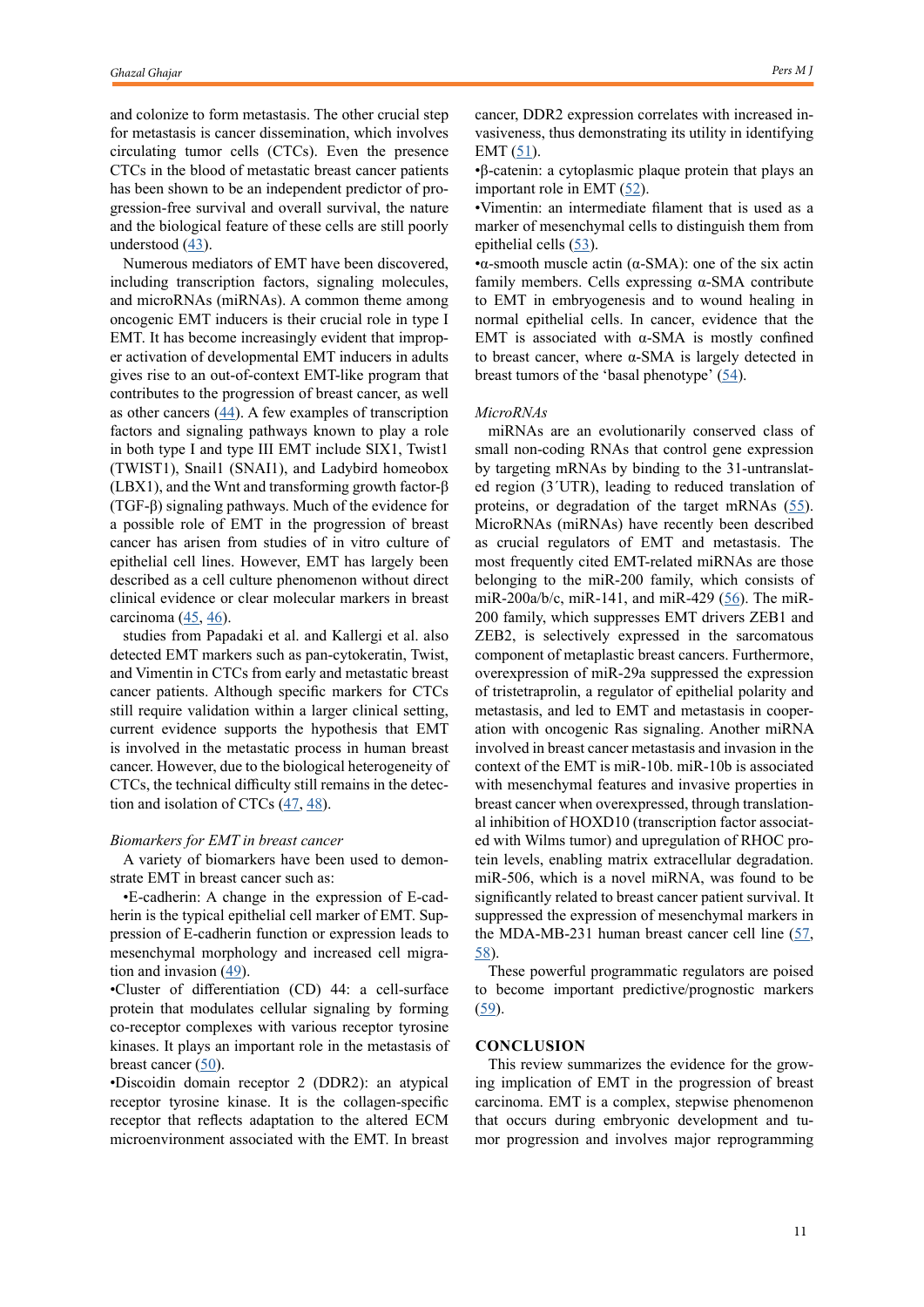of gene expression that leads to alterations in cell fate and behavior. During the EMT, tumor cells acquire invasive traits through overexpression, mutation, or amplification of oncogenes and also repression of tumor suppressors, leading to the aberrant expression of signaling pathways. Validating biomarkers related to EMT in patient models will be highly crucial for identifying patients at risk of developing drug resistance and metastasis. In closing, it is indisputable that studies related to oncogenic EMT have critically contributed to, and will continue to contribute to, our understanding of the most devastating aspect of breast cancer and metastatic dissemination  $(60)$  $(60)$ .

### **REFERENCES**

- 1.Waks AG, Winer EP. Breast cancer treatment: a review. Jama. 2019 Jan 22;321(3):288-300.
- 2.Momenimovahed Z, Salehiniya H. Epidemiological characteristics of and risk factors for breast cancer in the world. Breast Cancer: Targets and Therapy. 2019;11:151.
- 3.Britt KL, Cuzick J, Phillips KA. Key steps for effective breast cancer prevention. Nature Reviews Cancer. 2020 Aug;20(8):417-36.
- 4.Creighton CJ, Chang JC, Rosen JM. Epithelial-mesenchymal transition (EMT) in tumor-initiating cells and its clinical implications in breast cancer. Journal of mammary gland biology and neoplasia. 2010 Jun;15(2):253-60.
- 5.Gyamfi J, Lee YH, Eom M, Choi J. Interleukin-6/STAT3 signalling regulates adipocyte induced epithelial-mesenchymal transition in breast cancer cells. Scientific reports. 2018 Jun 11;8(1):1-3.
- 6.Fenizia C, Bottino C, Corbetta S, Fittipaldi R, Floris P, Gaudenzi G, Carra S, Cotelli F, Vitale G, Caretti G. SMYD3 promotes the epithelial–mesenchymal transition in breast cancer. Nucleic acids research. 2019 Feb 20;47(3):1278-93.
- 7.Olea-Flores M, Juárez-Cruz JC, Mendoza-Catalán MA, Padilla-Benavides T, Navarro-Tito N. Signaling pathways induced by leptin during epithelial–mesenchymal transition in breast cancer. International journal of molecular sciences. 2018 Nov;19(11):3493.
- 8.Scimeca M, Antonacci C, Colombo D, Bonfiglio R, Buonomo OC, Bonanno E. Emerging prognostic markers related to mesenchymal characteristics of poorly differentiated breast cancers. Tumor Biology. 2016 Apr;37(4):5427-35.
- 9.Yang F, Takagaki Y, Yoshitomi Y, Ikeda T, Li J, Kitada M, Kumagai A, Kawakita E, Shi S, Kanasaki K, Koya D. Inhibition of dipeptidyl peptidase-4 accelerates epithelial–mesenchymal transition and breast cancer metastasis via the CXCL12/CXCR4/mTOR axis. Cancer research. 2019 Feb 15;79(4):735-46.
- 10.Sethi S, Sarkar FH, Ahmed Q, Bandyopadhyay S, Nahleh ZA, Semaan A, Sakr W, Munkarah A, Ali-Fehmi R. Molecular markers of epithelial-to-mesenchymal transition are associated with tumor aggressiveness in breast carcinoma. Translational Oncology. 2011 Aug 1;4(4):222-6.
- 11.Zhang N, Zhang H, Liu Y, Su P, Zhang J, Wang X, Sun M, Chen B, Zhao W, Wang L, Wang H. SREBP1, targeted by miR-18a-5p, modulates epithelial-mesenchymal transition in breast cancer via forming a co-repressor complex with Snail and HDAC1/2. Cell Death & Differentiation. 2019 May;26(5):843-59.
- 12.Thiery JP, Lim CT. Tumor dissemination: an EMT affair. Cancer cell. 2013 Mar 18;23(3):272-3.
- 13.Li GY, Wang W, Sun JY, Xin B, Zhang X, Wang T, Zhang QF, Yao LB, Han H, Fan DM, Yang AG. Long non-coding RNAs AC026904. 1 and UCA1: a "one-two punch" for TGF-β-induced SNAI2 activation and epithelial-mesenchymal transition in breast cancer. Theranostics. 2018;8(10):2846.
- 14.Hass R, von der Ohe J, Ungefroren H. Potential role of MSC/ cancer cell fusion and EMT for breast cancer stem cell formation. Cancers. 2019 Oct;11(10):1432.
- 15.Khaled N, Bidet Y. New insights into the implication of epigenetic alterations in the EMT of triple negative breast cancer. Cancers. 2019 Apr;11(4):559.
- 16.Kalluri R, Weinberg RA. The basics of epithelial-mesenchymal transition. The Journal of clinical investigation. 2009 Jun 1;119(6):1420-8.
- 17.He X, Xue M, Jiang S, Li W, Yu J, Xiang S. Fucoidan promotes apoptosis and inhibits emt of breast cancer cells. Biological and Pharmaceutical Bulletin. 2019 Mar 1;42(3):442-7.
- 18.Roussos ET, Keckesova Z, Haley JD, Epstein DM, Weinberg RA, Condeelis JS. AACR special conference on epithelial-mesenchymal transition and cancer progression and treatment.
- 19.Ye X, Brabletz T, Kang Y, Longmore GD, Nieto MA, Stanger BZ, Yang J, Weinberg RA. Upholding a role for EMT in breast cancer metastasis. Nature. 2017 Jul;547(7661):E1-3.
- 20.Pires BR, Mencalha AL, Ferreira GM, de Souza WF, Morgado-Díaz JA, Maia AM, Corrêa S, Abdelhay ES. NF-kappaB is involved in the regulation of EMT genes in breast cancer cells. PloS one. 2017 Jan 20;12(1):e0169622.
- 21.Neelakantan D, Zhou H, Oliphant MU, Zhang X, Simon LM, Henke DM, Shaw CA, Wu MF, Hilsenbeck SG, White LD, Lewis MT. EMT cells increase breast cancer metastasis via paracrine GLI activation in neighbouring tumour cells. Nature communications. 2017 Jun 12;8(1):1-4.
- 22.Fuxe J, Vincent T, Garcia de Herreros A. Transcriptional crosstalk between TGFβ and stem cell pathways in tumor cell invasion: role of EMT promoting Smad complexes. Cell cycle. 2010 Jun 15;9(12):2363-74.
- 23.He X, Xue M, Jiang S, Li W, Yu J, Xiang S. Fucoidan promotes apoptosis and inhibits emt of breast cancer cells. Biological and Pharmaceutical Bulletin. 2019 Mar 1;42(3):442-7.
- 24.Huang P, Chen A, He W, Li Z, Zhang G, Liu Z, Liu G, Liu X, He S, Xiao G, Huang F. BMP-2 induces EMT and breast cancer stemness through Rb and CD44. Cell death discovery. 2017 Jul 17;3(1):1-2.
- 25.Hu T, Li C. Convergence between Wnt-β-catenin and EGFR signaling in cancer. Molecular cancer. 2010 Dec;9(1):1-7.
- 26.Lourenco AR, Ban Y, Crowley MJ, Lee SB, Ramchandani D, Du W, Elemento O, George JT, Jolly MK, Levine H, Sheng J. Differential contributions of pre-and post-EMT tumor cells in breast cancer metastasis. Cancer research. 2020 Jan 15;80(2):163-9.
- 27.Wang Z, Li Y, Kong D, H Sarkar F. The role of Notch signaling pathway in epithelial-mesenchymal transition (EMT) during development and tumor aggressiveness. Current drug targets. 2010 Jun 1;11(6):745-51.
- 28.Leong KG, Niessen K, Kulic I, Raouf A, Eaves C, Pollet I, Karsan A. Jagged1-mediated Notch activation induces epithelial-to-mesenchymal transition through Slug-induced repression of E-cadherin. The Journal of experimental medicine. 2007 Nov 26;204(12):2935-48.
- 29.Shao S, Zhao X, Zhang X, Luo M, Zuo X, Huang S, Wang Y, Gu S, Zhao X. Notch1 signaling regulates the epithelial–mesenchymal transition and invasion of breast cancer in a Slug-dependent manner. Molecular cancer. 2015 Dec;14(1):1-7.
- 30.Suman S, Das TP, Damodaran C. Silencing NOTCH signaling causes growth arrest in both breast cancer stem cells and breast cancer cells. British journal of cancer. 2013 Nov;109(10):2587- 96.
- 31.Hui M, Cazet A, Nair R, Watkins DN, O'Toole SA, Swarbrick A. The Hedgehog signalling pathway in breast development, carcinogenesis and cancer therapy. Breast Cancer Research. 2013 Apr;15(2):1-4.
- 32.Kolliopoulos C, Lin CY, Heldin CH, Moustakas A, Heldin P. Has2 natural antisense RNA and Hmga2 promote Has2 expression during TGFβ-induced EMT in breast cancer. Matrix Biology. 2019 Jul 1;80:29-45.
- 33.Addison JB, Voronkova MA, Fugett JH, Lin CC, Linville NC, Trinh B, Livengood RH, Smolkin MB, Schaller MD, Ruppert JM, Pugacheva EN. Functional hierarchy and cooperation of EMT master transcription factors in breast cancer metastasis. Molecular